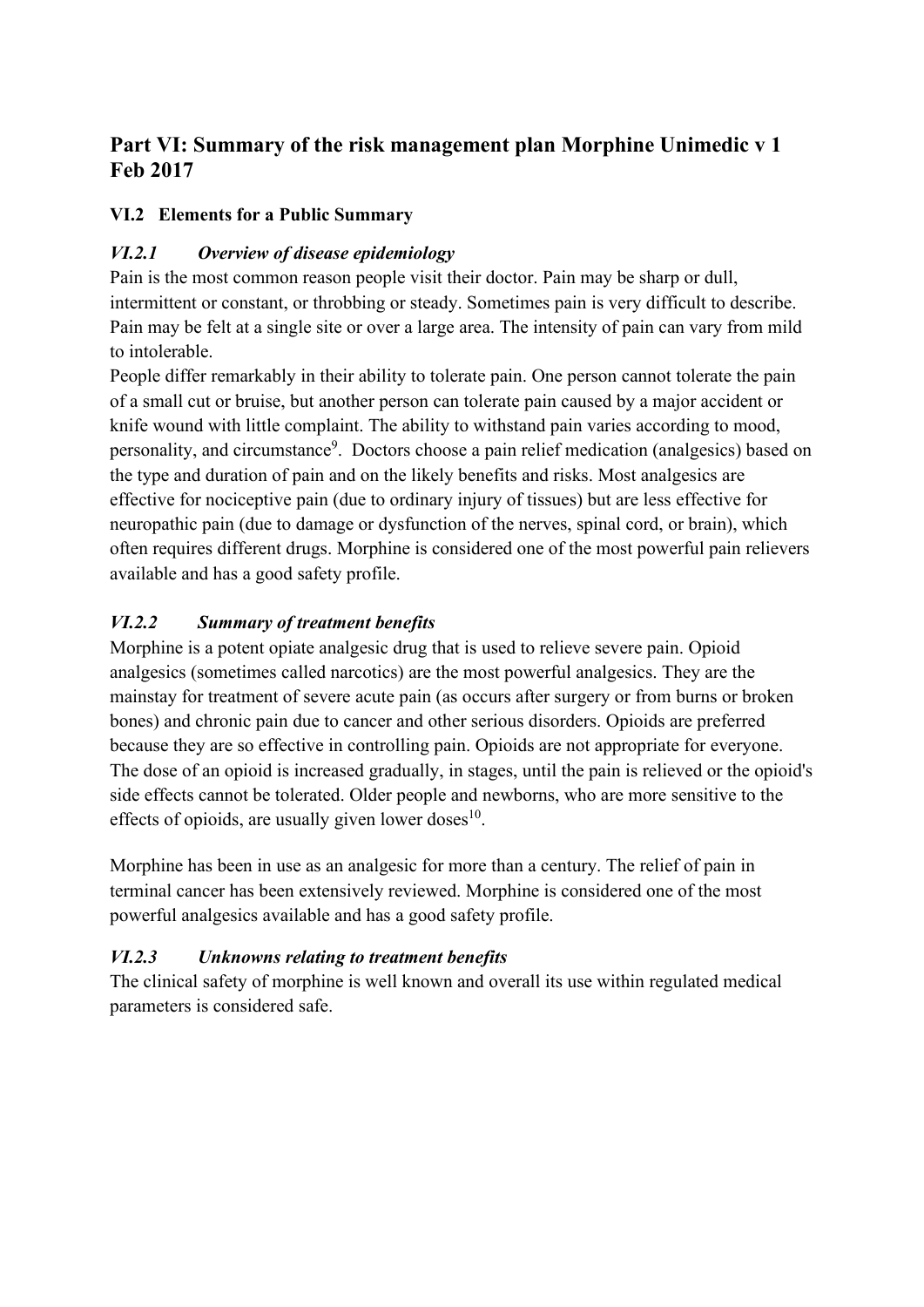# *VI.2.4 Summary of safety concerns*

# **Important identified risks**

| <b>Risk</b>  | What is known                       | Preventability                             |
|--------------|-------------------------------------|--------------------------------------------|
| Respiratory  | Morphine is known to cause          | Respiratory depression can be avoided      |
| depression   | reduced breathing which can         | by carefully controlling the dosage of     |
|              | result in serious respiratory       | the morphine treatment and by early        |
|              | depression with associated shock    | recognition. An opiate antagonist, i.e.    |
|              | and cardiac arrest.                 | naloxone, can be used to treat             |
|              |                                     | unexpected toxicity or accidental          |
|              |                                     | overdose.                                  |
| Hepatic      | Patients suffering from conditions  | Patients need to inform their medical      |
| impairment   | in the liver that weaken the livers | physicians of any known condition          |
|              | ability to metabolise (breake       | related to reduced liver function.         |
|              | down) morphine are at risk of       | Furthermore, medical practitioners need    |
|              | exposure to higher plasma levels    | to take into account the patient's ability |
|              | of morphine.                        | to metabolise morphine and adjust the      |
|              |                                     | dose accordingly.                          |
| Drug         | Morphine may interact with (acts    | Patients need to inform their medical      |
| interactions | with or against), a number of       | physicians of any medication or            |
|              | different drugs or substances.      | substances that they are currently taking  |
|              | Some may reduce the effect of       | so that corrective dose or action can be   |
|              | morphine leading to a lack of       | taken. Furthermore, medical                |
|              | effect. Others may increase the     | practitioners need to take into account    |
|              | effect of morphine leading to       | the patient's medical history and current  |
|              | toxicity.                           | medications and adjust the dose            |
|              | Substances that interact with       | accordingly. Treatment with opiate         |
|              | morphine include MAO                | antagonists, i.e. naloxone, can be used in |
|              | inhibitors, other narcotic          | case of unexpected toxicity or accidental  |
|              | substances, substances that affect  | overdose.                                  |
|              | liver metabolism or other nervous   |                                            |
|              | system depressive products and      |                                            |
|              | alcohol.                            |                                            |
| Drug         | Long term use of Morphine may       | Patients need to inform their medical      |
| addiction    | cause addiction. Addiction is a     | physicians of any medical history with     |
|              | psychological and behavioral        | substance or alcohol abuse.                |
|              | response that develops in some      | Furthermore, medical practitioners need    |
|              | people with the use of Morphine.    | to take into account the patient's medical |
|              | Addiction occurs in only a small    | history and current medications and        |
|              | percentage of people when           | adjust the dose accordingly.               |
|              | narcotics are used under proper     |                                            |
|              | medical supervision. People who     |                                            |
|              | have been addicted to substances    |                                            |